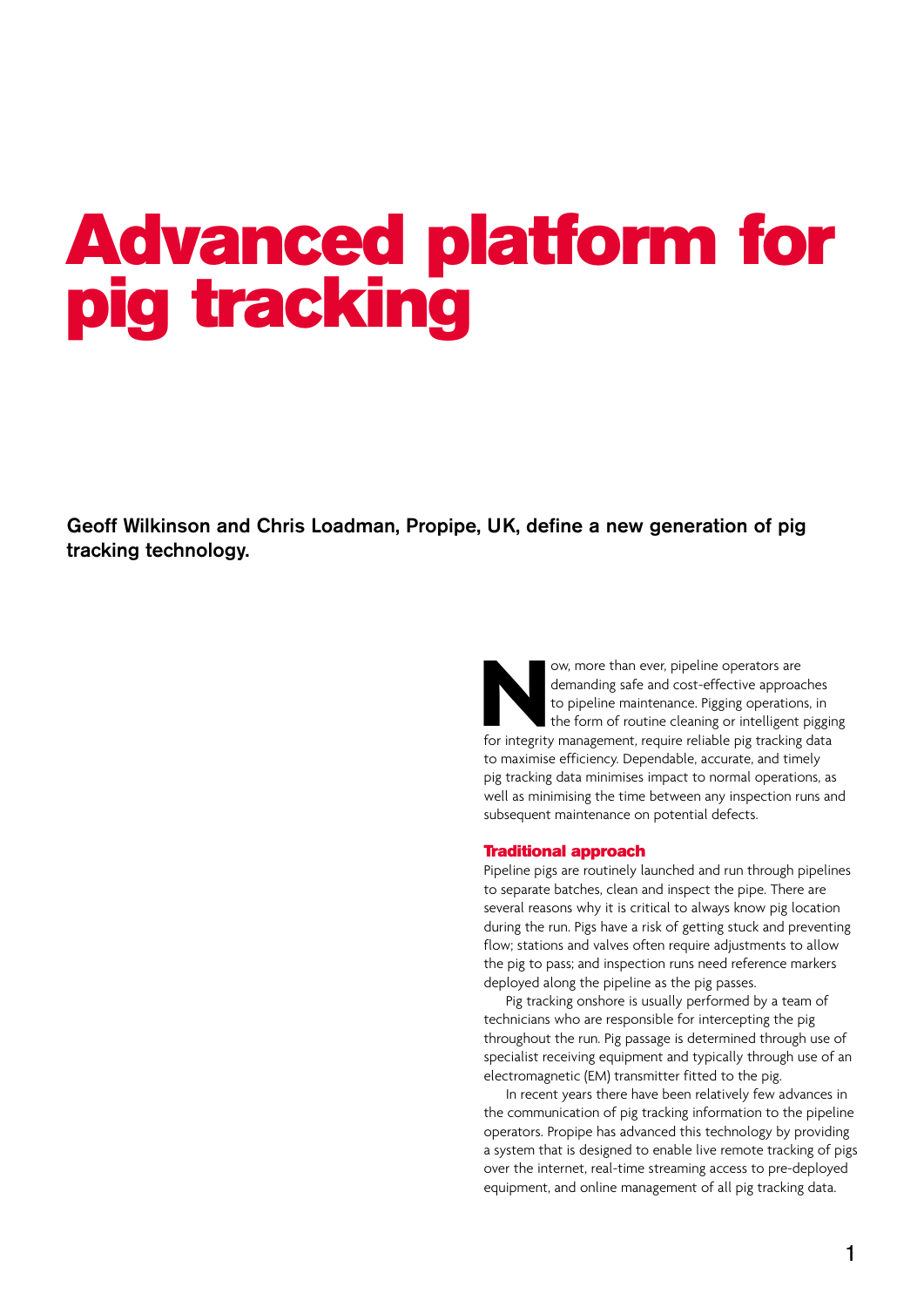## Above ground markers (AGM)

Historically, AGMs have been used as the workhorse product for detection of pigs at pre-determined survey locations above onshore pipelines. Traditional AGM products can detect the passage of pigs with permanent magnetic signatures and electromagnetic transmitters. Pig passages are recorded to internal memory and time stamped, and this data can later be recovered and combined with inspection data to provide accurate positioning of inspection tools to precisely locate any pipeline defects. Tracking pig location in realtime has typically relied on handheld receiver products and geophones deployed by field technicians local to the AGM box. Recovering AGM data, managing true and false passage information, and fusing this data with survey information requires logistical and operational overhead that can be expensive and slow.

## Next generation AGM

Propipe's APEX and accompanying web-based software portal allows pigs to be tracked anywhere in the world where the user has an internet connection and web-browser. Pig tracking reports are built in real-time as live sensor data, real-time passage information and even geophone audio can be streamed to users instantly. The need to download and organise data after a pig run is eliminated through this unique system, which drastically reduces the overhead of managing



Figure 1. Propipe APEX.



Figure 2. PigView Web – a typical pipeline run.

data from pig runs, this leads to faster and more efficient pigging operations.

The APEX is built on a solid foundation of custom hardware and low power electronics. APEX is designed in an all-weather waterproof housing with folding electromagnetic antenna, which makes it easy to travel with, while at the same time provides optimal detection performance.

#### Detection of pigs

APEX can simultaneously detect pigs with attached permanent magnets and emissions from up to three different EM transmitter frequencies at the same time, making it useable in the most difficult electromagnetic environments and with multiple pigs. With all pig detection equipment, receivers can be subjected to harsh environments with EM interference that could otherwise be considered a pig passage. To combat this, APEX integrates a combination of temporal and statistical signal processing methods to accurately detect pigs and reject false alarms. In addition, an extremely low noise geophone input is provided with built in variable gain amplifier, so passive detection of pigs through acoustic means is also possible with this AGM. Geophone audio and waveforms can be transmitted in real-time over the internet. Data can then be sent to the end user over several flexible communication channels including cellular, satellite, Bluetooth and WiFi. All data is recorded raw to internal memory and is time stamped with GPS hardware synchronised time.

## Web based platform

To allow for complete remote pig tracking, a dedicated platform (PigView) has been developed to handle and manage all information related to the pigging runs. PigView Web software provides the user with an interface for configuring APEX AGMs, collecting real-time data from APEX devices, storing, and managing historical pig tracking data records as well as managing live real-time pig runs over the internet. Each user has all APEX data and pig run records stored in their own cloud-based database.

PigView Web allows the user to track real-time pig location online. Users can import pipeline survey data (Figure 2), configure SMS and email notifications, and group all pig passage information from deployed AGMs with surveyed locations so that pig tracking reports are produced instantly at the completion of a run. Users and clients can be notified in real-time of pig launch, pig receipt, pig passage information and even updates on pig speed.

In addition, a real-time data stream and analysis window is part of the PigView Web package. By enabling a streaming session to a deployed AGM (Figure 3) the user can track a pig over the internet as though they were located on site with a handheld receiver and geophone. Real-time graphs of the raw electromagnetic signal, raw geophone waveforms, processed signal strength, and a spectrogram display of received electromagnetic power vs frequency vs time are given. Realtime geophone audio is also provided and streamed into the web browser, enabling the remote user to listen to the acoustics of a passing pig.